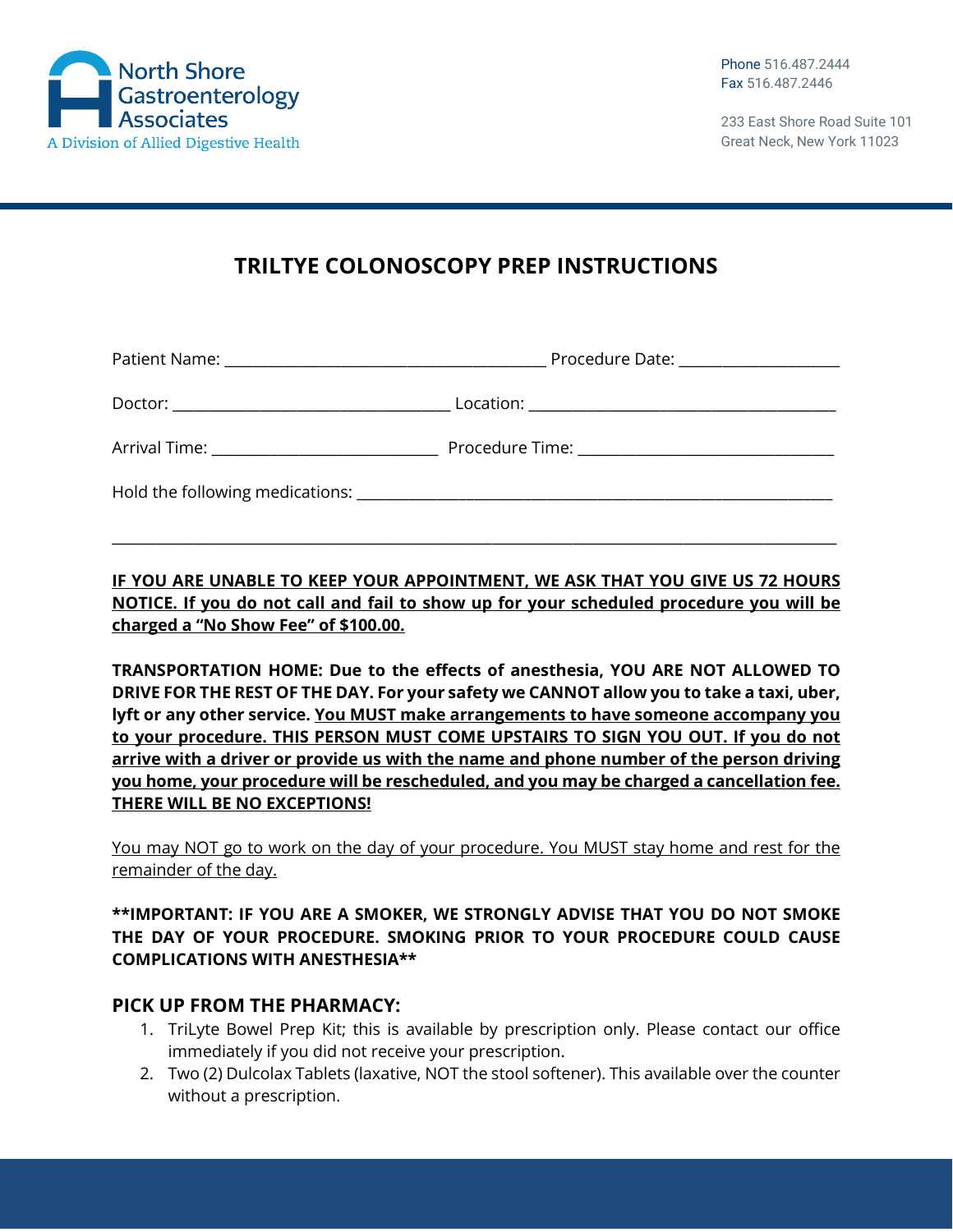

233 East Shore Road Suite 101 Great Neck, New York 11023

### **AT LEAST ONE WEEK PRIOR TO YOUR PROCEDURE:**

- 1. **If you take any blood thinners, such as Coumadin, Plavix or Aspirin daily, you must notify your doctor IMMEDIATELY!** These medications **MAY** need to be discontinued prior to your procedure.
- 2. If you take Insulin, you must discuss with your doctor whether you need to hold off taking or reduce your morning dose the day of the procedure.
- 3. **STOP** taking any vitamins containing iron and/or iron supplements **ONE WEEK** prior to your procedure.

### **TWO DAYS BEFORE YOUR PROCEDURE:**

You must stop eating the following foods: Salads, Nuts, Seeds, and Corn.

#### **THE DAY BEFORE YOUR PROCEDURE:**

Do not apply any lotion to your chest, arms, or legs!

1. You must be on a **CLEAR LIQUID DIET** for the **ENTIRE** day. You must begin a clear liquid diet from the time you wake up.

| You May Have:                                                                           | You May NOT Have: |
|-----------------------------------------------------------------------------------------|-------------------|
| Water, Seltzer, Apple Juice, Sprite, Ginger Ale,   Gum, Solid Foods, Alcohol, Lemonade, |                   |
| Plain Jello (not red or purple), Bouillon or   Milk or Milk Products                    |                   |
| Clear Broth, Gatorade (not red or purple),                                              |                   |
| White Grape Juice, Italian Ice (not red or                                              |                   |
| purple), Black Coffee or Tea (no milk or                                                |                   |
| creamer)                                                                                |                   |

- 2. Drink an **EXTRA** 8‐ounces of clear liquid every hour, from 11:00am‐5:00pm.
- 3. **At 4PM**, take 2 (two) DULCOLAX tablets with water and continue clear liquids.
- 4. **At 6PM**, drink 8‐ounces of the TriLyte solution every 10 minutes until about 1/2 of the solution is consumed. *Rapidly drinking a glass will do a better job than sipping an ounce or two at a time.* Place the remaining 1/2 of the solution in the refrigerator.
- 5. **You are encouraged to continue to drink as much clear liquid as possible until bedtime.**